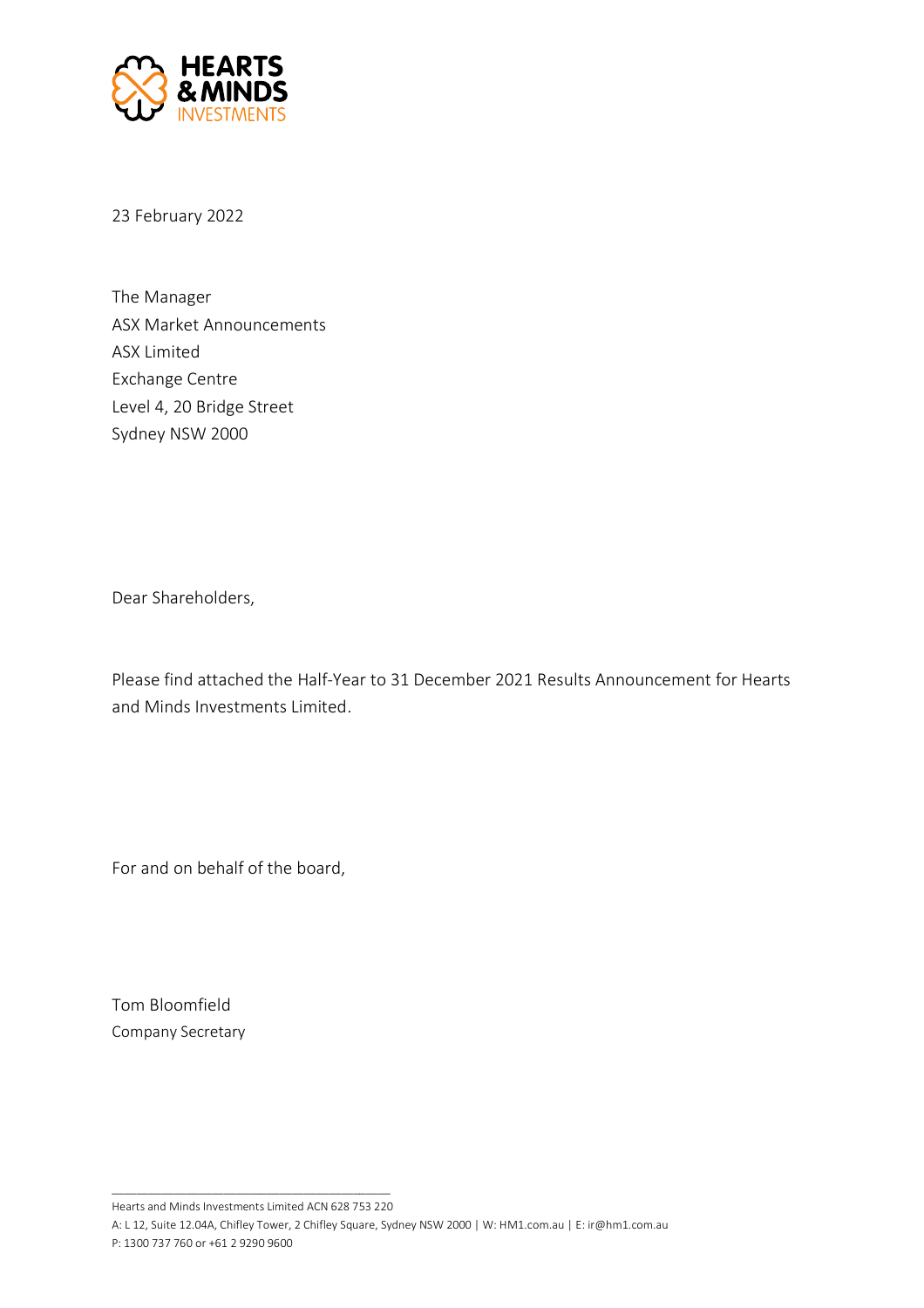

# Dear Fellow Shareholder,

Hearts and Minds Investments Limited (ASX: HM1) today announced its results for the half-year to 31 December 2021. HM1 recorded a total loss after tax of \$24.3 million for the half-year compared to a total profit after tax of \$91.3m in the prior December half. The result for the period reflects realised gains from disposals during the half, offset by unrealised mark to market losses on the investment portfolio as of 31 December 2021.

Significant realised gains were achieved on the 2020 Conference portfolio which delivered a 23% pretax return over the 1 year holding period. However, the realised gains were more than offset by unrealised losses recorded across the total portfolio as of 31 December 2021. The Net Tangible Assets (NTA) of the Company decreased over the half-year from \$886.0 million on 30 June 2021 to \$861.7 million on 31 December 2021. This equates to a post-tax NTA per share of \$3.81 on 31 December 2021.

# Investment Portfolio Performance

The investment portfolio has underperformed broader market indices over the half-year as investors rotated out of growth stocks to value stocks. The total portfolio declined by 3.6% on a mark to market basis over the half-year. In light of the significant shift in market sentiment we have conducted a thorough review of all of our investment positions with our Core and Conference Fund Managers. This review has resulted in minor changes to our holdings, but on the whole our fund managers remain comfortable with our investment holdings despite the recent market movements.

| Performance to 31 December 2021      | 6 Months | 1 Year | 3 Years<br>per annum | Since Inception<br>per annum |
|--------------------------------------|----------|--------|----------------------|------------------------------|
| HM1 Investment Portfolio Performance | $-3.6%$  | 6.5%   | 24.6%                | 21.8%                        |
| MSCI World Net TR (AUD) Index        | 11.3%    | 29.3%  | 20.4%                | 17.7%                        |

HM1 investment portfolio performance is calculated based on a before tax basis and after all expenses. Index returns are before expenses and before tax. Inception was 14 November 2018.

Whilst we are disappointed with the Company's investment performance over the 2021 calendar year, this follows our first two years of significant out-performance. We continue to work with our fund managers to strive to deliver attractive returns over the medium term.

\_\_\_\_\_\_\_\_\_\_\_\_\_\_\_\_\_\_\_\_\_\_\_\_\_\_\_\_\_\_\_\_\_\_\_\_\_\_\_\_\_\_\_\_\_ Hearts and Minds Investments Limited ACN 628 753 220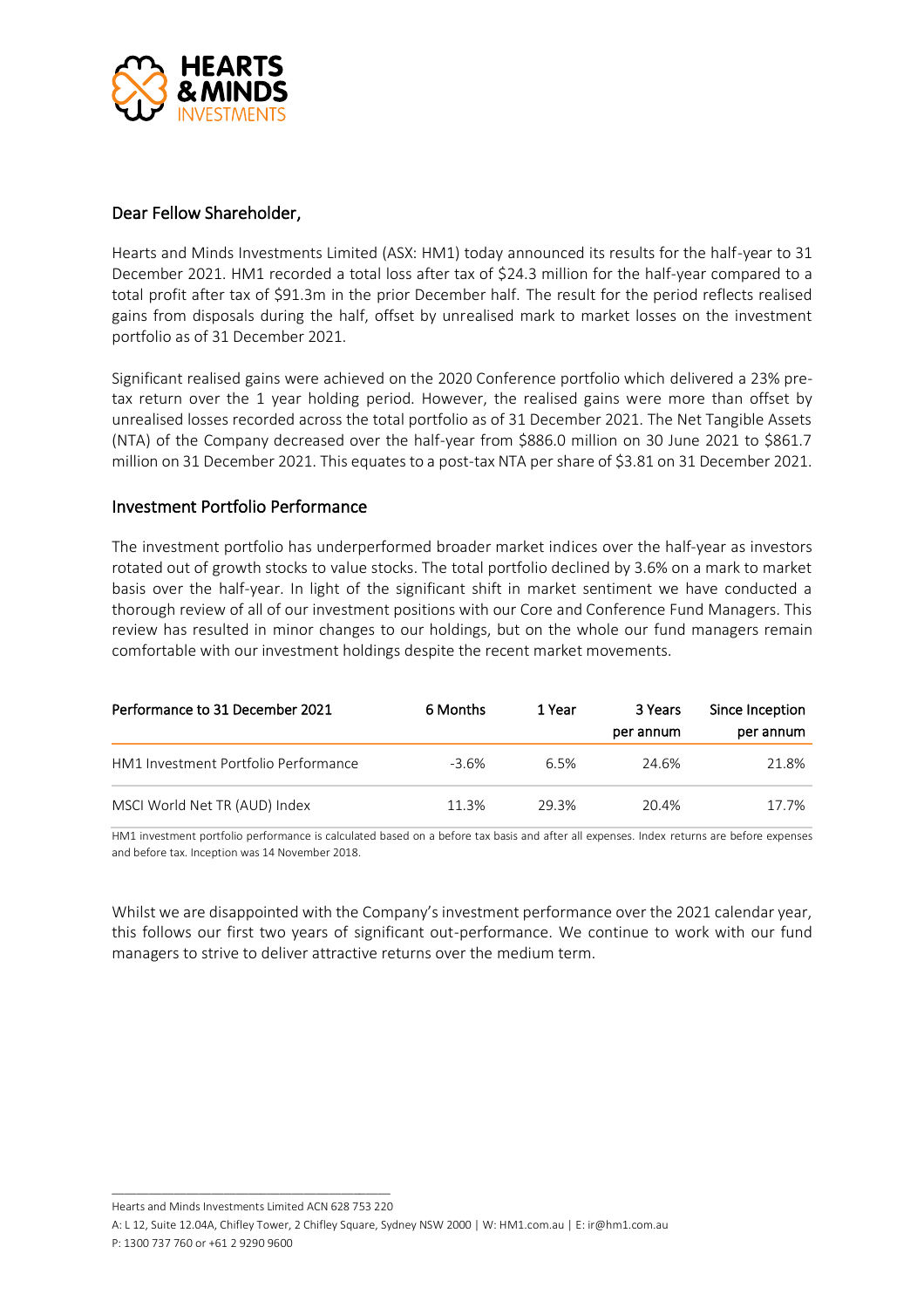

# Dividend

The significant realised gains we have achieved over the first three years of operation has meant HM1 has built up a large profits reserve and franking credits balance. Given this, the Directors are pleased to declare a fully franked dividend of 13.5 cents per share payable on April 12, 2022. The dividend represents a 12.5% increase on last year's dividend of 12 cents per share. We retain a significant buffer in our profits reserve and franking accounts to cover dividend payments at the current level for the next few years.

The Dividend Reinvestment Plan (DRP) will be in operation and participating shareholders can reinvest their cash dividend in new HM1 shares at the DRP issue price. The DRP issue price will be the volume weighted average price on the four trading days following the dividend record date. Eligible shareholders can elect to participate in the DRP or amend their current election online b[y clicking here.](https://www.heartsandmindsinvestments.com.au/site/investor-centre/dividends)

### Key Dividend Dates

|                             | Cents per<br>ordinary<br>share | Franking<br>% |
|-----------------------------|--------------------------------|---------------|
| Dividend per ordinary share | 13.5                           | 100%          |
| Dividend dates:             |                                |               |
| Ex-dividend date:           |                                | 30 March 2022 |
| Record date:                |                                | 31 March 2022 |
| DRP election date:          |                                | 4 April 2022  |
| Payment date:               |                                | 12 April 2022 |

# Medical Research

In line with its philanthropic objective, HM1 provides financial support to leading Australian medical research organisations in order to help the development of new medicines and treatments and drive a new generation of medical research in Australia. HM1 and its participating fund managers and service providers forego any fees and instead an amount equivalent to 1.5% of net tangible assets per annum is donated to designated charities.

The current designated medical research organisations are Victor Chang Cardiac Research Institute, Baker Heart and Diabetes Institute, Black Dog Institute, Charlie Teo Foundation, Cerebral Palsy Alliance, The Children's Hospital at Westmead – Kids Critical Care Research, The Florey Institute of Neuroscience and Mental Health, Orygen, Centre of Human Psychopharmacology at Swinburne University, RPA Green Light Institute, Walter and Eliza Hall Institute of Medical Research and Pain Management Research Institute.

\_\_\_\_\_\_\_\_\_\_\_\_\_\_\_\_\_\_\_\_\_\_\_\_\_\_\_\_\_\_\_\_\_\_\_\_\_\_\_\_\_\_\_\_\_ Hearts and Minds Investments Limited ACN 628 753 220